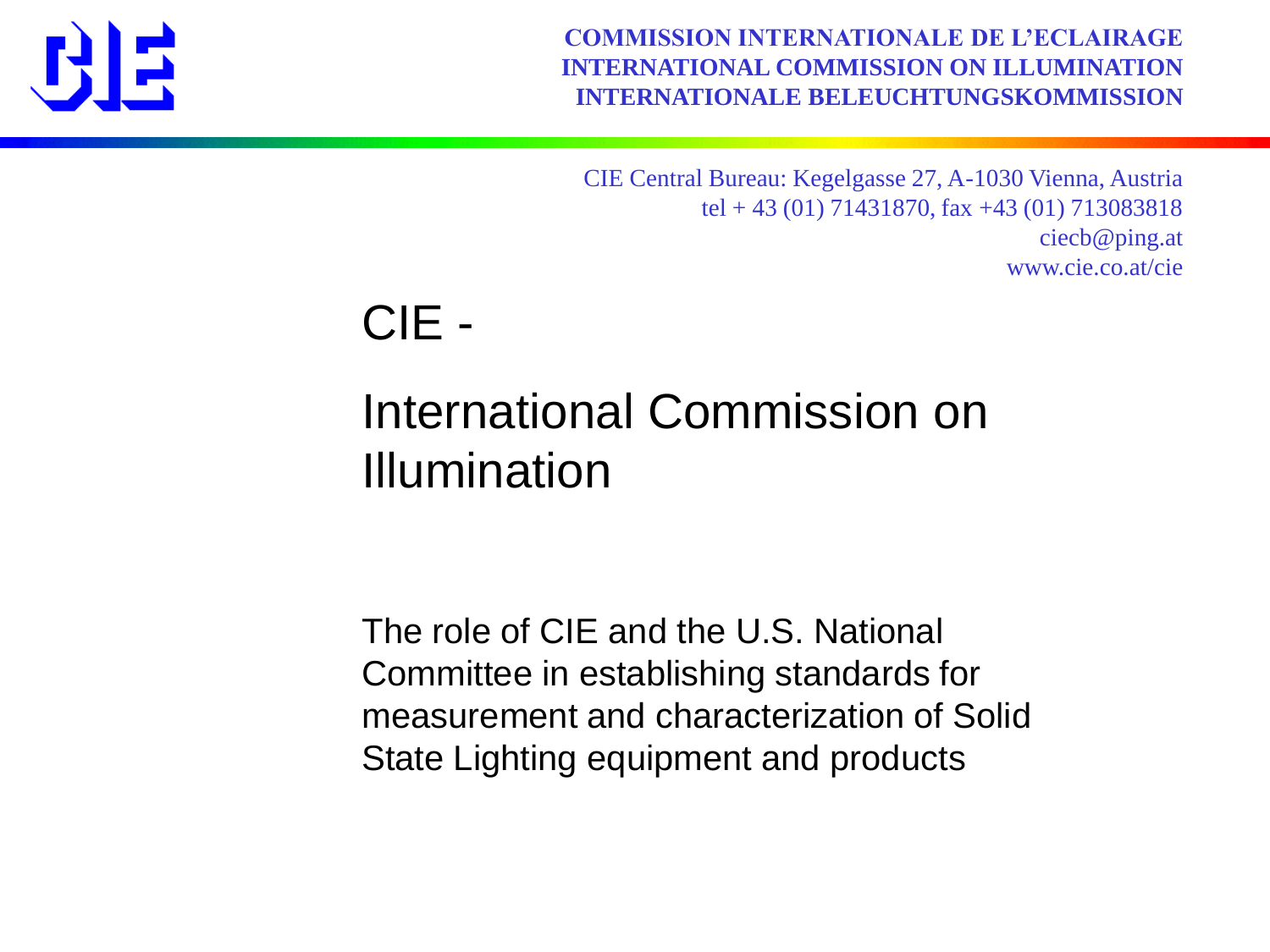

- The CIE—an International Standards Body
- Objectives of the CIE
- Structure of the CIE
	- National Committees
	- Divisions
- CIE Standards
- On-going work on SSL
- CIE/USA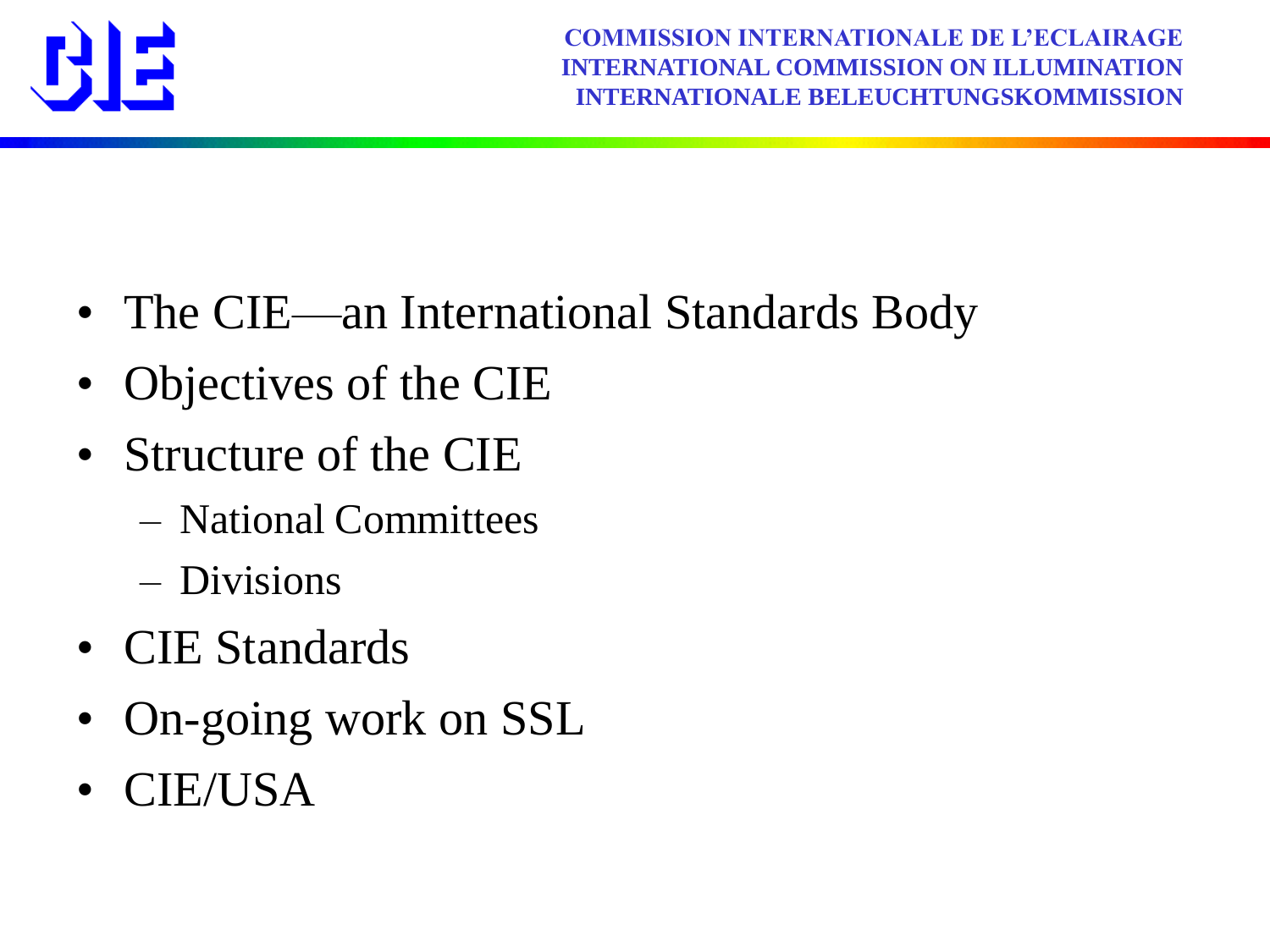

- Recognized by International Bureau of Weights and Measures (BIPM) as the organization responsible for establishment of the candela.
- Accepted by ISO and IEC as an International Standards Body
- Agreement on technical co-operation with CEN
- CIE Standards and Recommendations are bases for many IES and ASTM specifications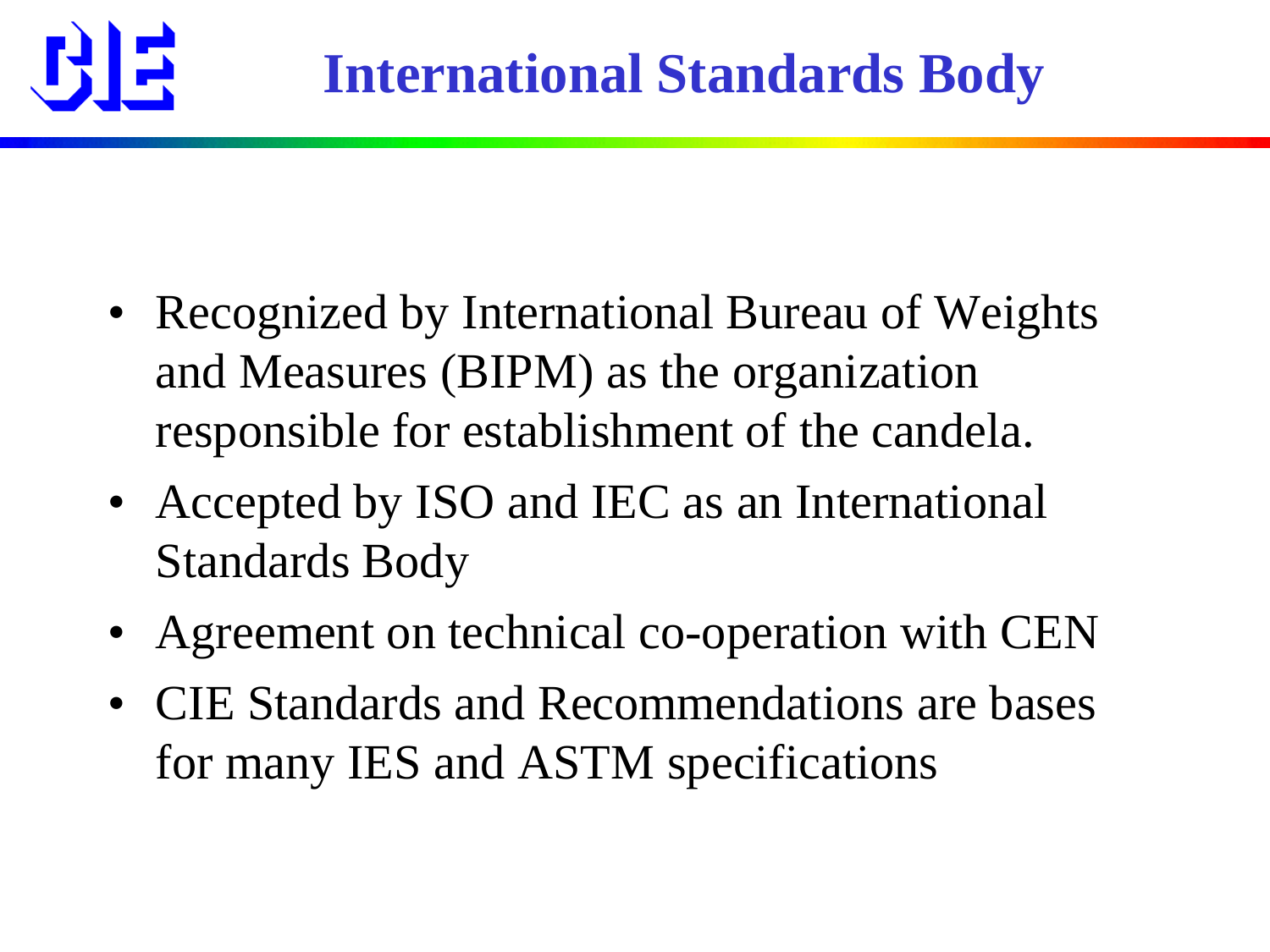

―Council, deeming that the Internationale Commission on Illumination (CIE) fulfills the prerequisites laid down in 1.1 and 1.2 of Council resolution 19.1984, accepts the International standardizing body for the purpose of Council resolution 19/1984 with a view to CIE documents being processed as ISO International Standards following the procedure set out in Council resolution 19/1984"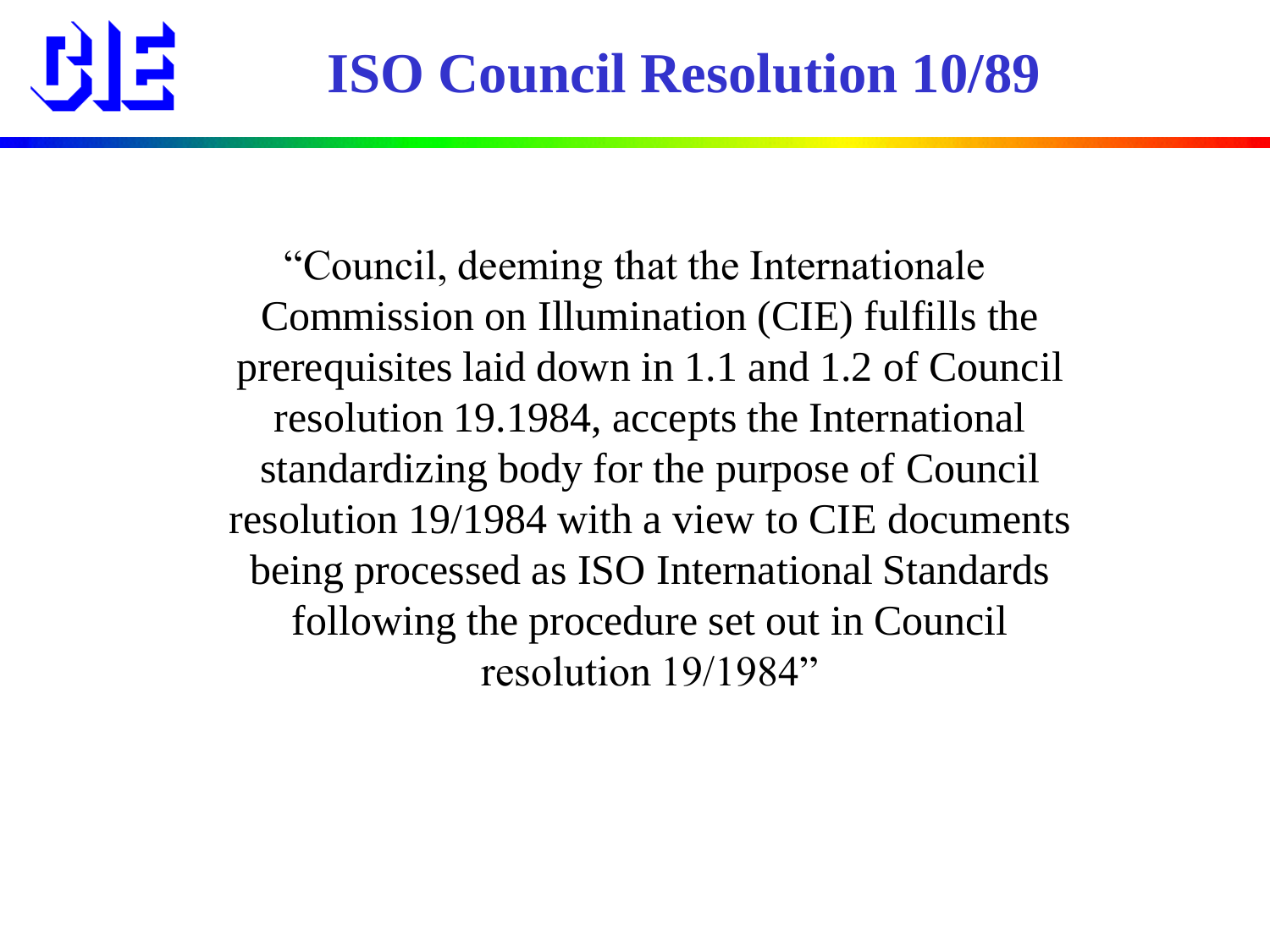

- Provide an international forum for the discussion of all matters relating to the science, technology and art in the field of light and lighting.
- Develop basic standards for measurement and application design.
- Publish standards and reports and maintain liaison and technical interaction with other international standards organizations.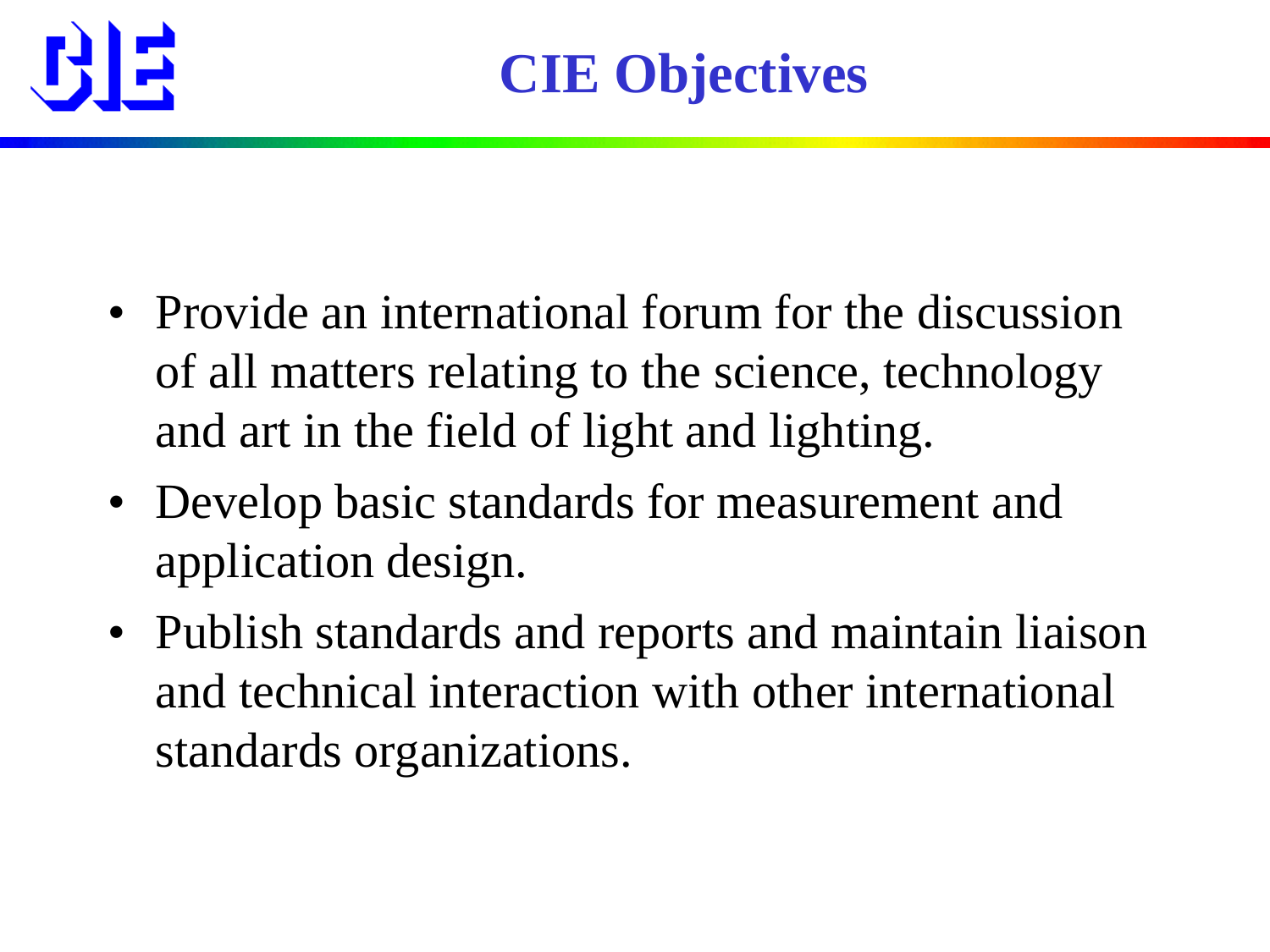

**CIE Structure**

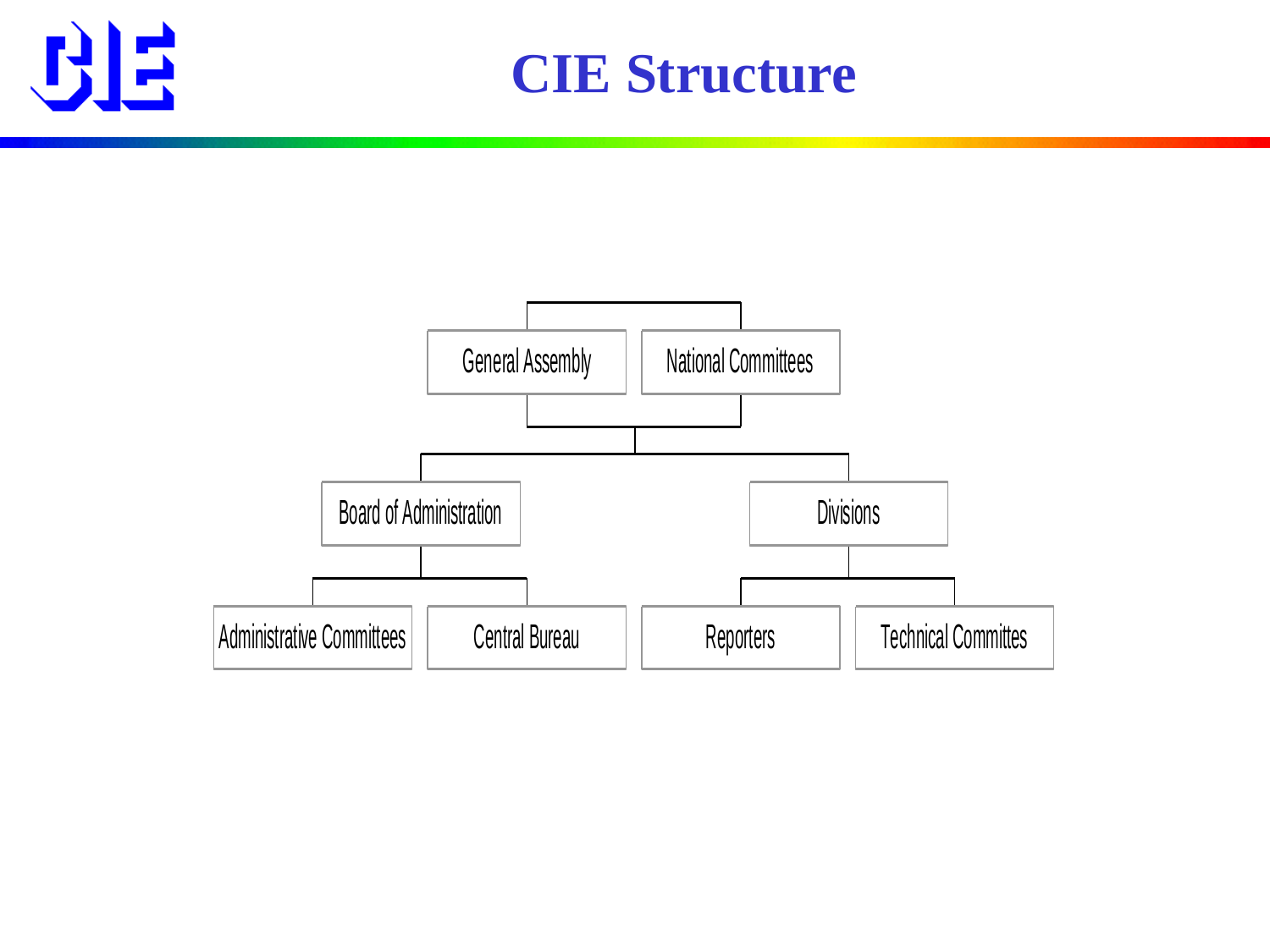

- The Presidents of the National Committees compose the membership of the General Assembly of the CIE
- National Committees provide member representatives to each CIE Division
- National Committees are the source of the people that work on Technical Committees and serve as Reporters
- The National Committees are the member states electors for CIE Standards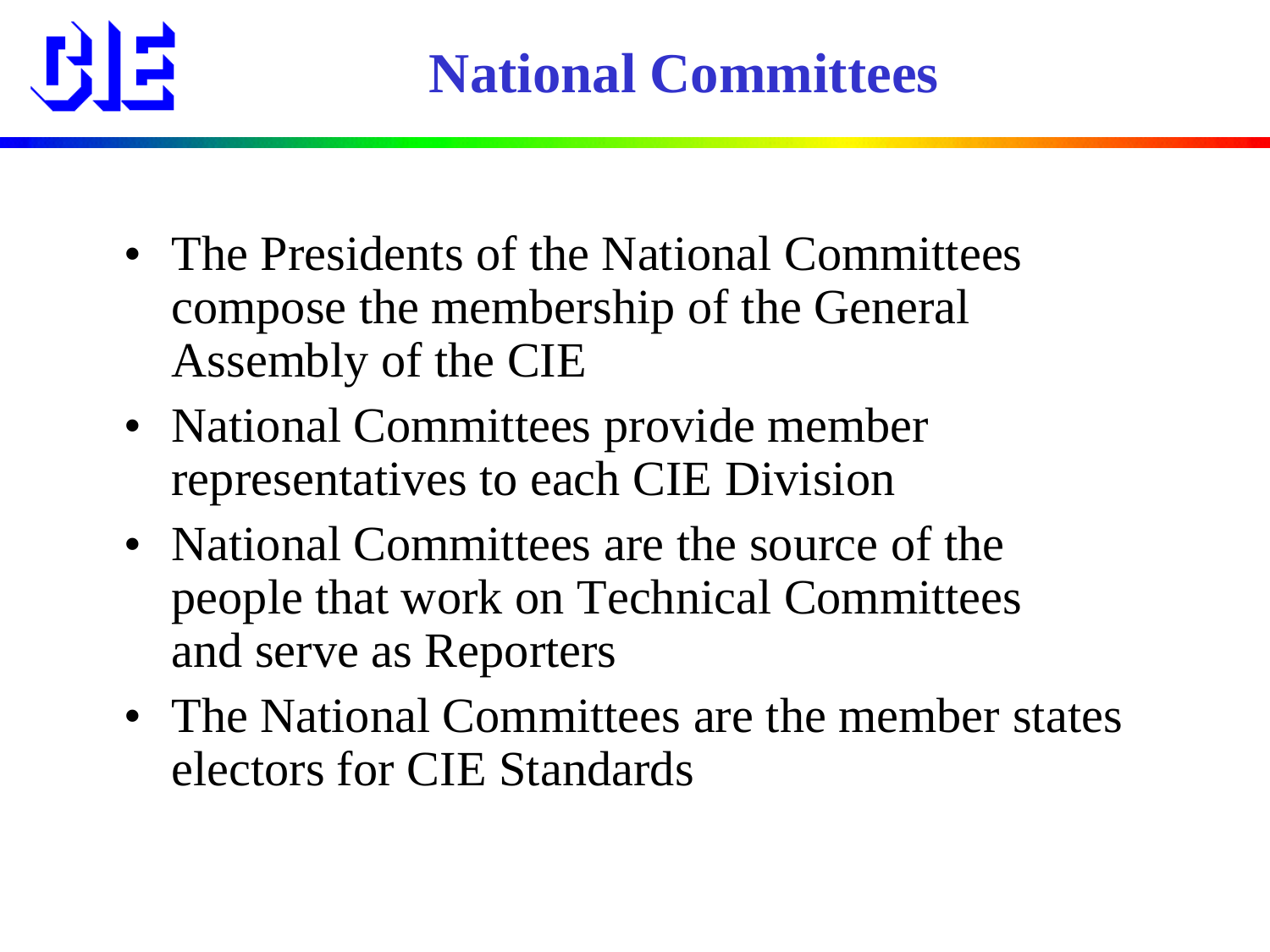

- Div.1: Vision and colour
- Div.2: Physical measurement of light and radiation
- Div.3: Interior environment and lighting design
- Div.4: Lighting and signalling for transport
- Div.5: Exterior and other lighting applications
- Div.6: Photobiology and photochemistry
- Div.8: Image Technology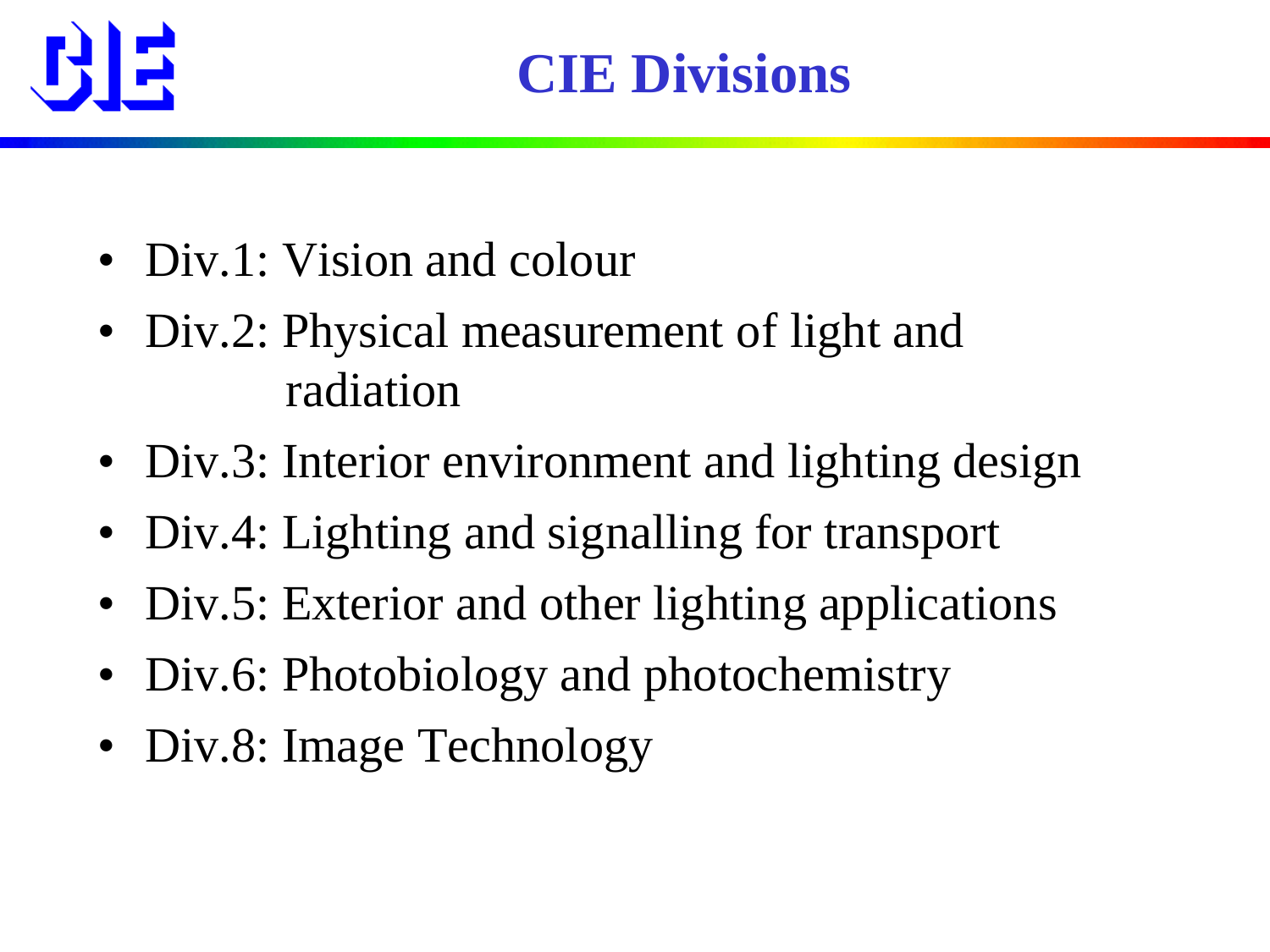

- ISO 10526/CIE S 005: CIE Standard illuminants for colorimetry (1999)
- ISO/CIE 10527: Colorimetric observers (1991)
- ISO 16508/CIE S 006.1: Road traffic lights photometric properties of 200 mm roundel signals (1999)
- ISO 17166/CIE S 007: Erythema reference action spectrum and standard erythema dose (1999)
- ISO 8995/CIE S 008: Lighting of indoor work spaces (2001)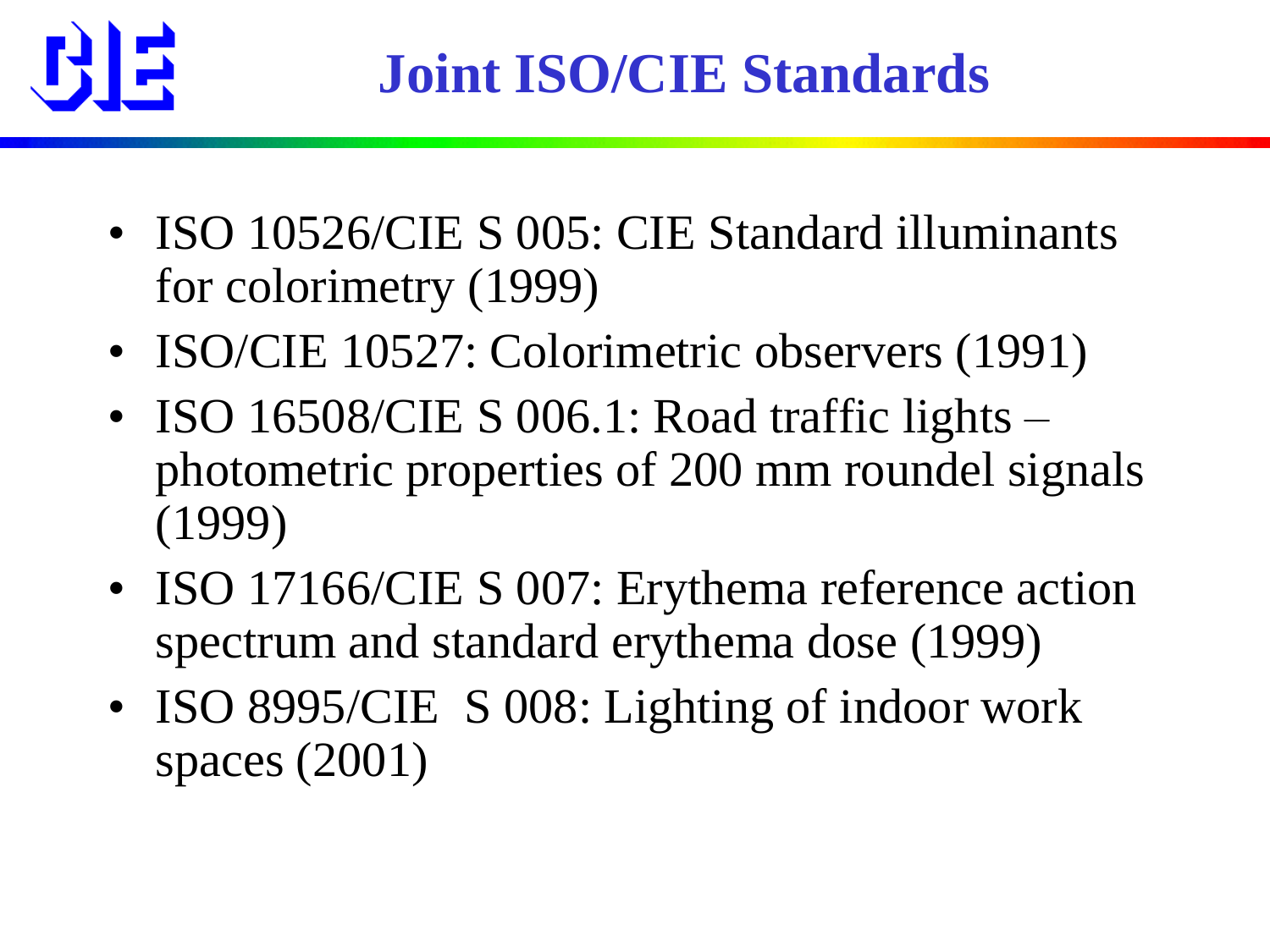

- ISO 23539/CIE S 010: The CIE system of physical photometry (2004)
- ISO 15469/CIE S 011: Spatial distribution of daylight - CIE standard general sky (2003)
- ISO 23603/CIE S 012: Standard method of assessing the spectral quality of daylight simulators for visual appraisal and measurement of colour (2005)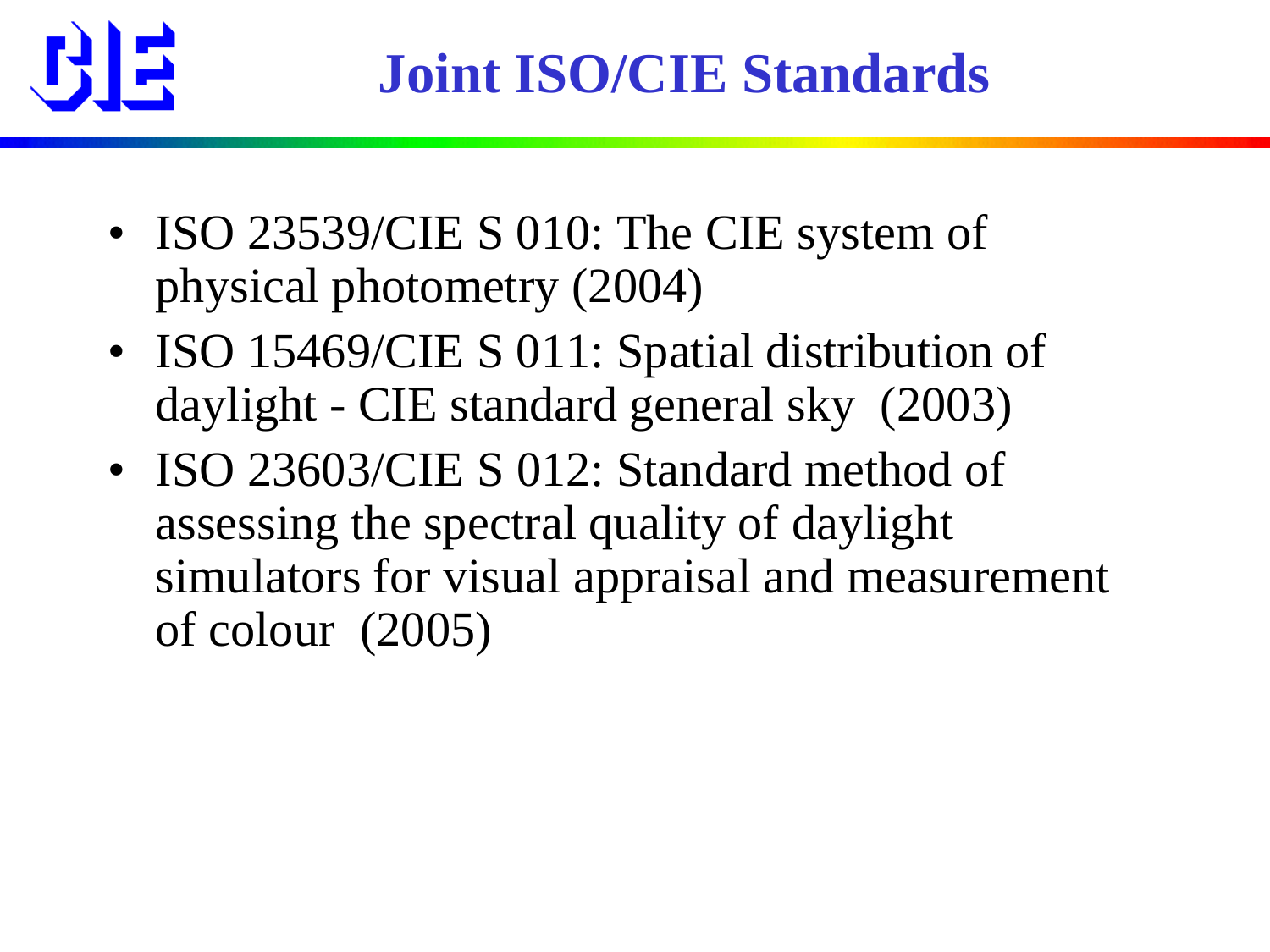

- CIE S 004: Colours of light signals (2001)
- CIE S 009: Photobiological safety of lamps and lamp systems (2002)
- CIE S 013: International standard global solar UV index (2003)
- CIE S 014-1: Colorimetry Part 1: CIE standard colorimetric observers (2006)
- CIE S 014-2: Colorimetry Part 2: CIE standard illuminants (2006)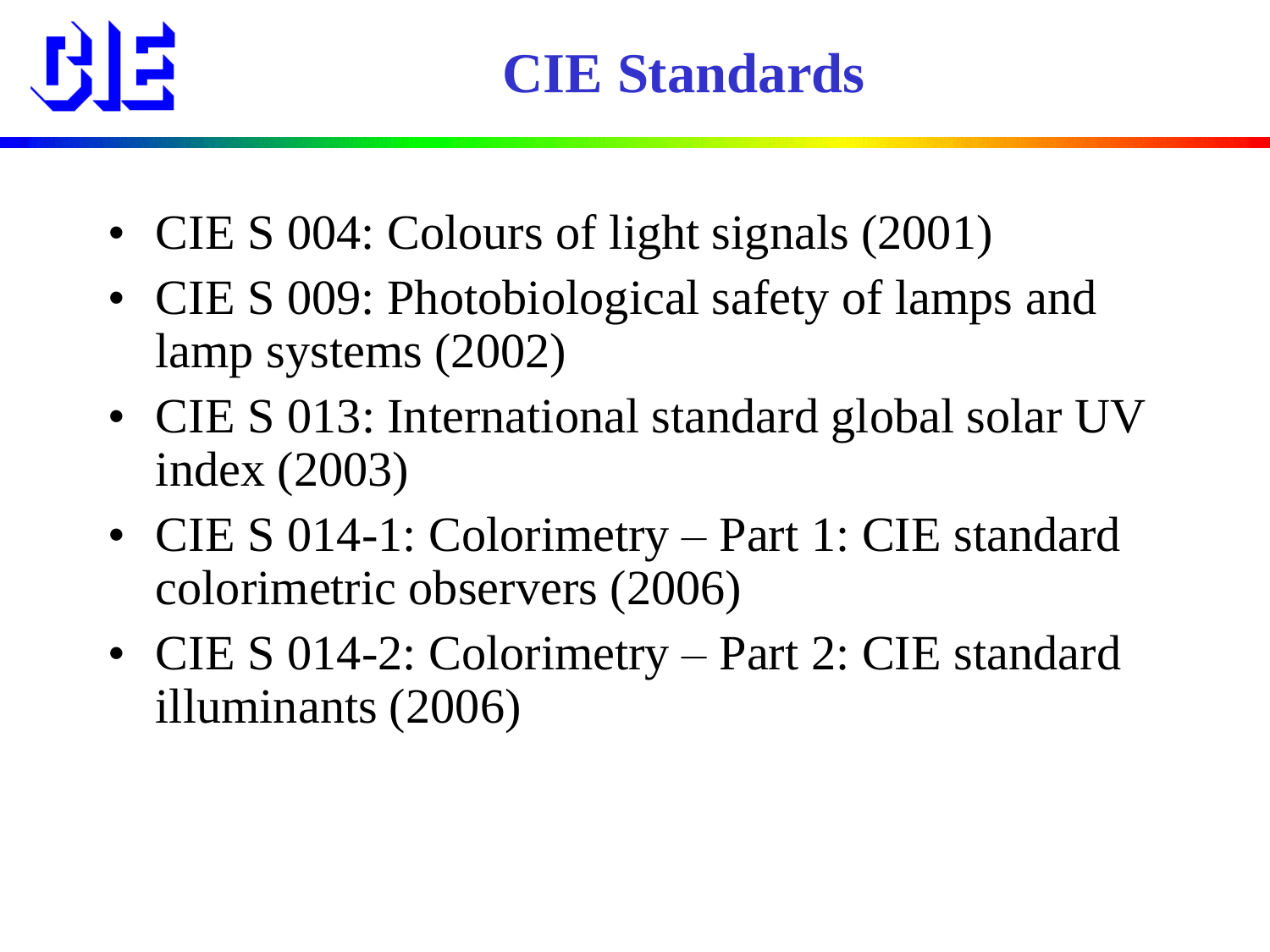

- CIE S 015: Lighting of outdoor work places (2005)
- CIE S 016: Lighting of outdoor work places lighting requirements for safety and security (2005)
- CIE 17.4-1986: International Lighting Vocabulary
- CIE S 019: Photocarcinogenesis action spectrum (non-melanoma skin cancers) (2006)
- CIE S 020: Emergency lighting (2007)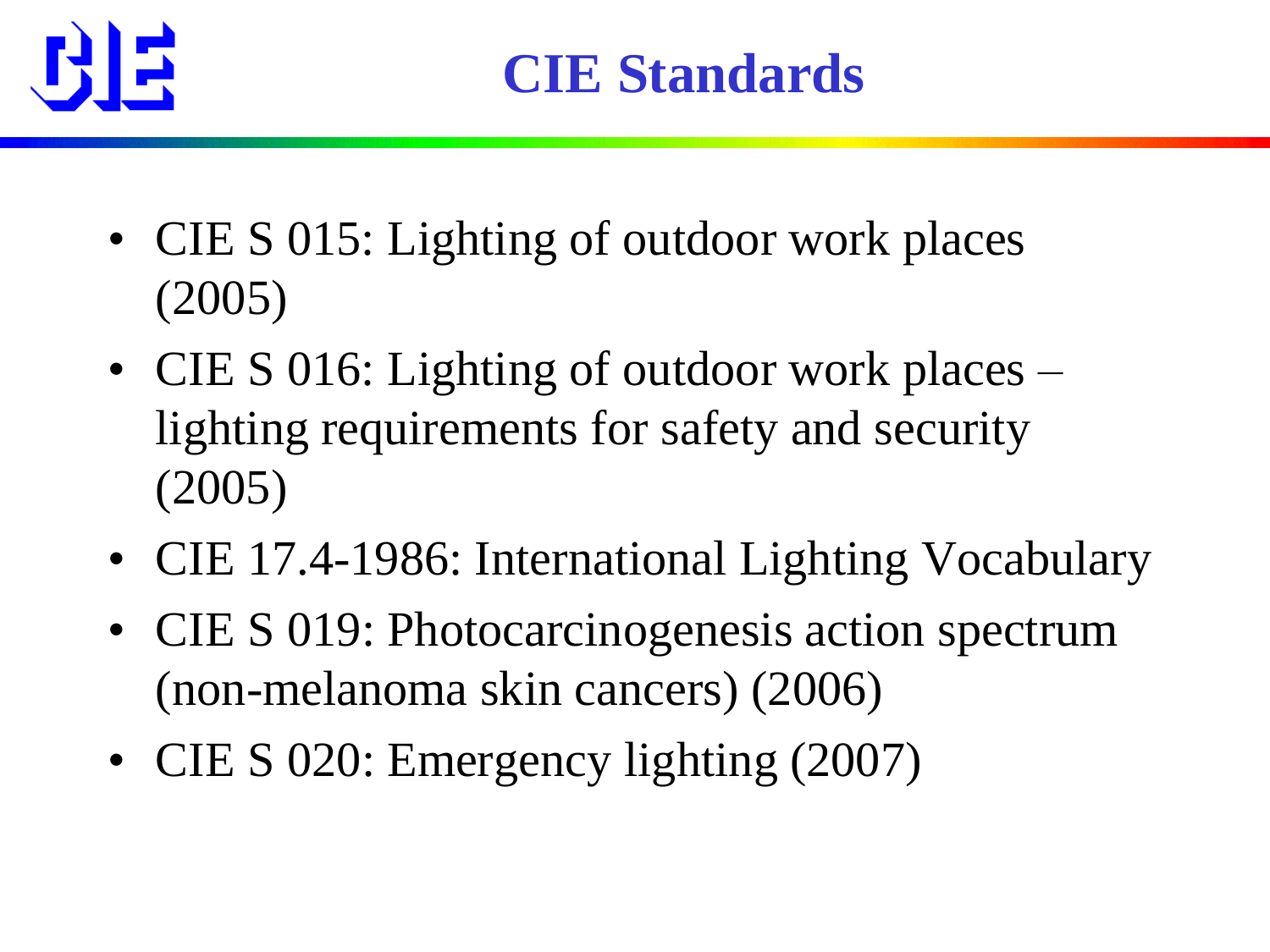

- CIE 127:2007: Measurement of LEDs (2<sup>nd</sup> ed.)
- CIE 177:2007: Colour rendering of white LED light sources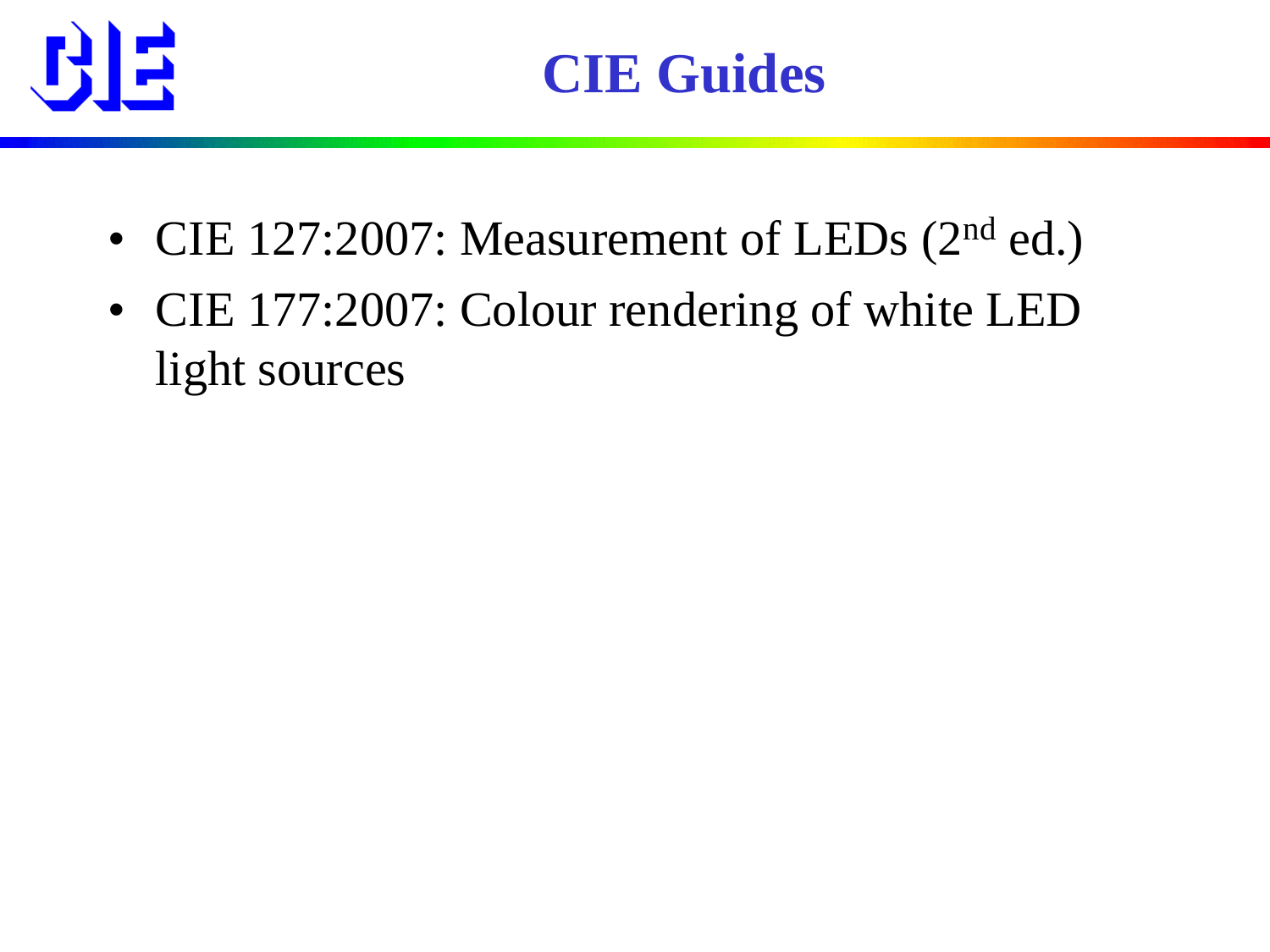

- CIE Draft Standard DS 014-4.2: Colorimetry Part 4: CIE 1976 L\*a\*b\* Colour Space
- CIE Draft Standard DS 018.2: Standard File Format for Luminaire Photometric Data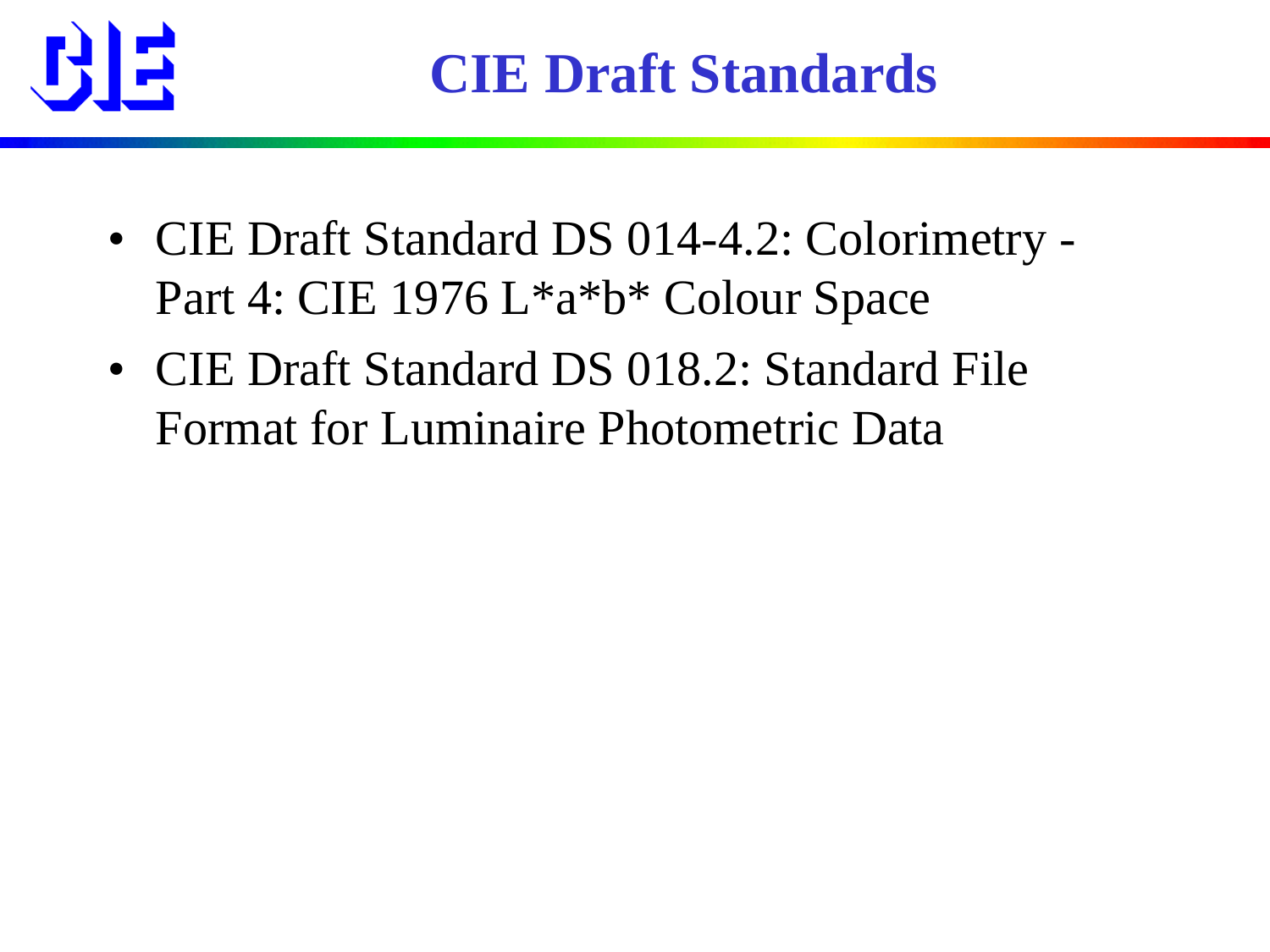

- TC1-62: Color rendering of white LED light sources;
- TC2-46: CIE/ISO standards on LED intensity measurements;
- TC2-49: Photometry of flashing lights;
- TC2-50: Measurement of the optical properties of LED clusters and arrays;
- TC2-58: Measurement of LED radiance and luminance; and
- TC6-55: Light Emitting Diodes.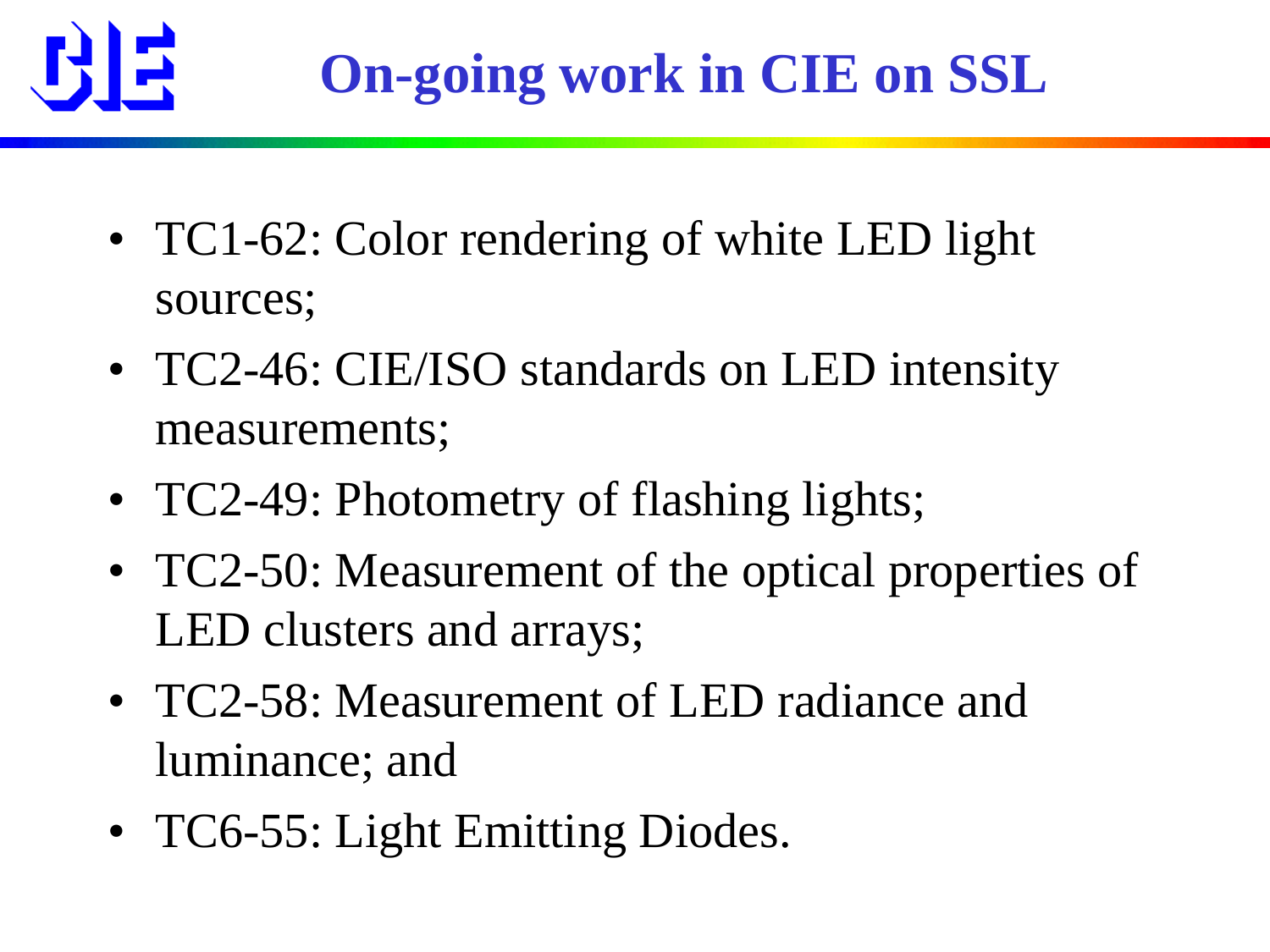

**U.S. National Committee**

# BE/USA

#### http://www.cie-usnc.org/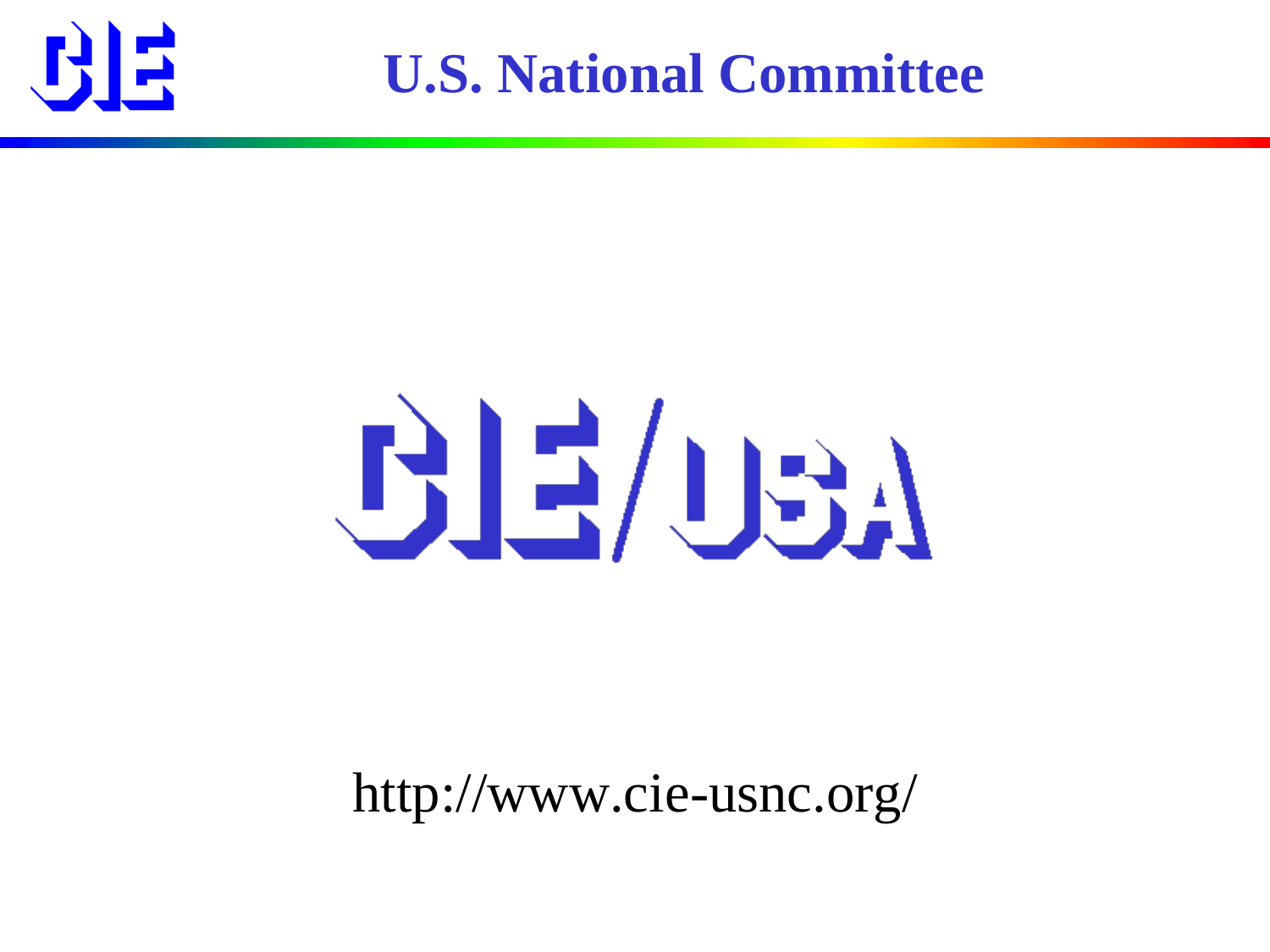

- U.S. member of the CIE *Provides the means by which U.S. interests are officially transmitted to and represented within the CIE*
- Principle source of U.S. membership on Technical **Committees**
- Casts U.S. vote on CIE standards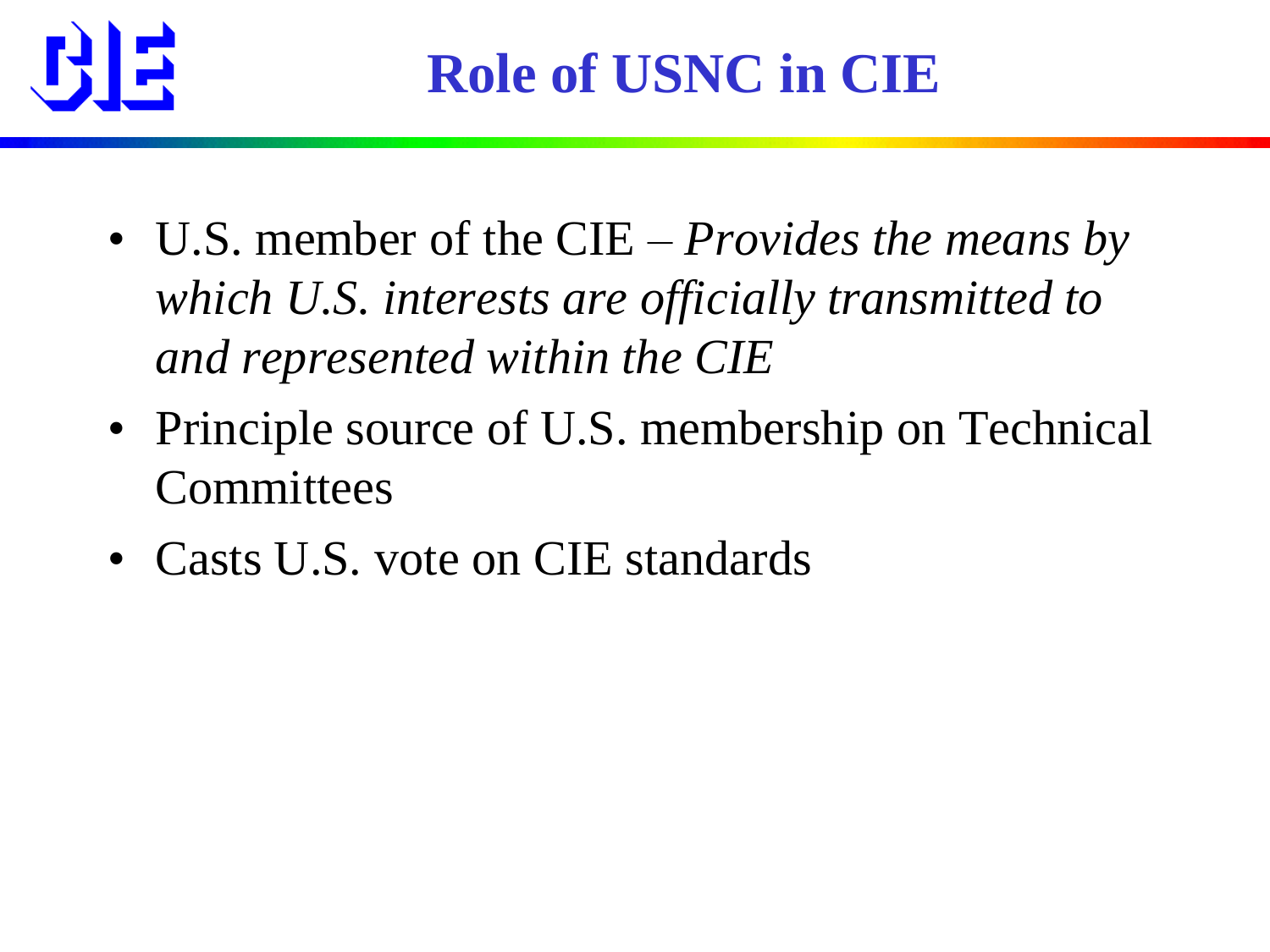

- Membership composed of Constituent Societies, Contributing Organizations and Individual Members
- Organizational work completed by Executive Committee (5 officers and 6 directors)
- Technical Council composed of U.S. Member and Alternate for each CIE Division – provides input to CIE/USA on the work of Technical **Committees**
- Meets annually October 2[0](http://www.cie.co.at/publ/abst/ds018.html)07 in Ottawa (joint meeting with Canadian NC)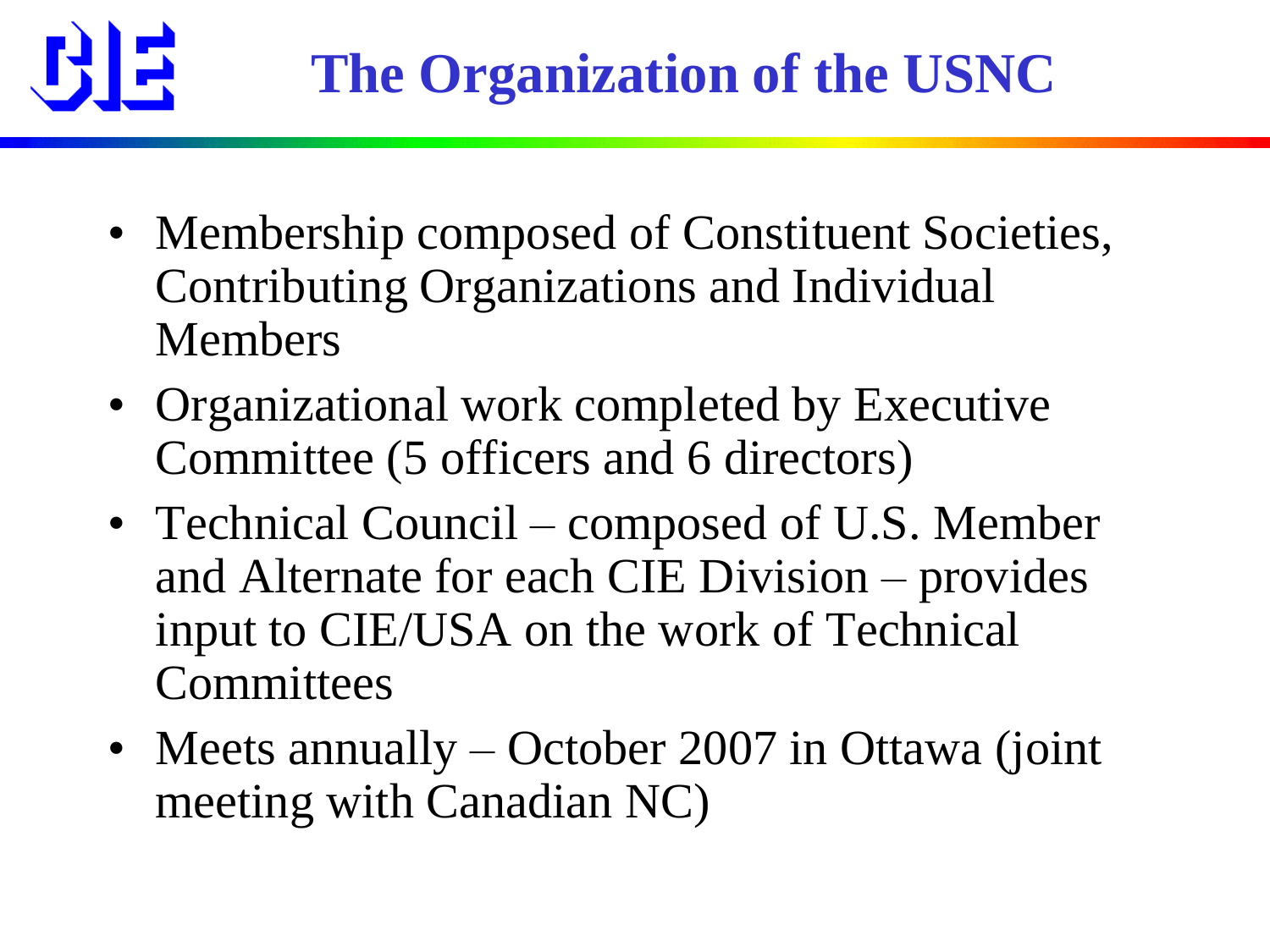

• DOE SSL program provided \$25,000 annual grant, renewable for 5 years, to CIE/USA to assist in developing the right standards and procedures for SSL product development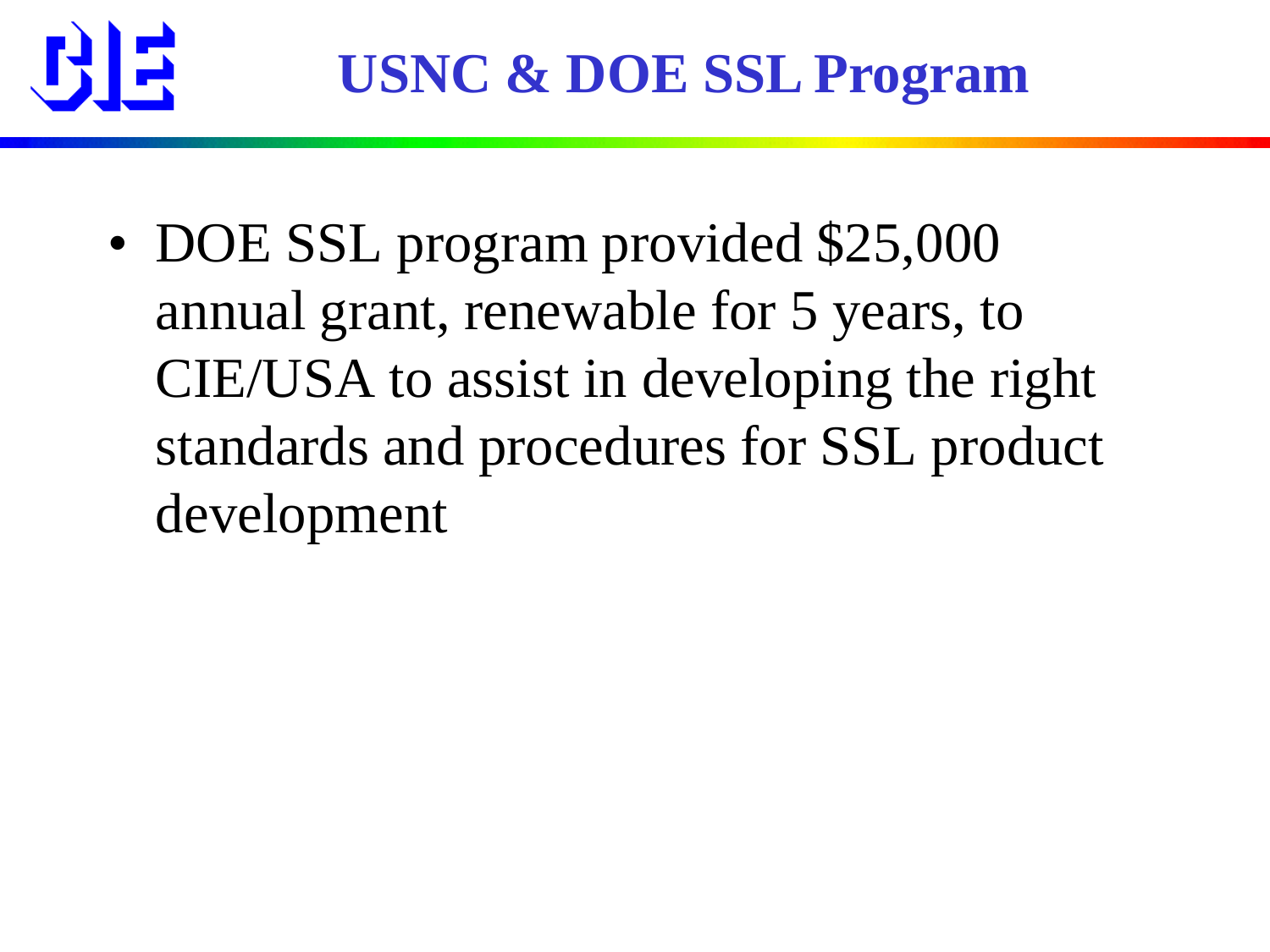

**USNC Procedures**

### **USNCP 1.20**

• Provides a documented process for CIE/USA to review and recommend individuals who will represent the CIE/USA on CIE Technical Committees, ISO Technical Committees and U.S. Technical Advisory Groups involved in the writing of standards relating to the work of the CIE.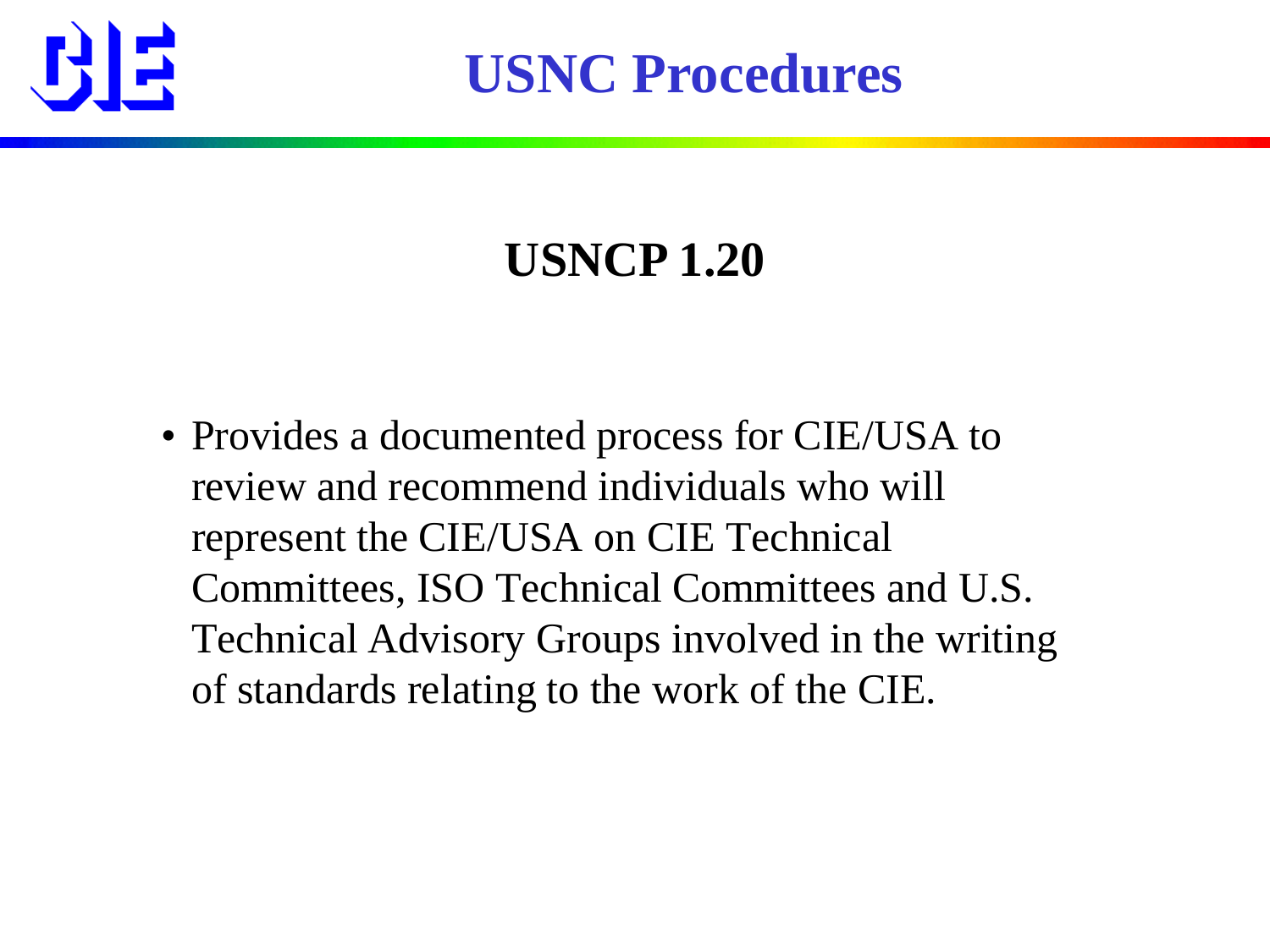

**USNC Procedures**

### **USNCP 1.30**

• Provides a documented process for receipt, distribution, solicitation of comments, and recording of CIE/USA official vote on CIE Draft Standards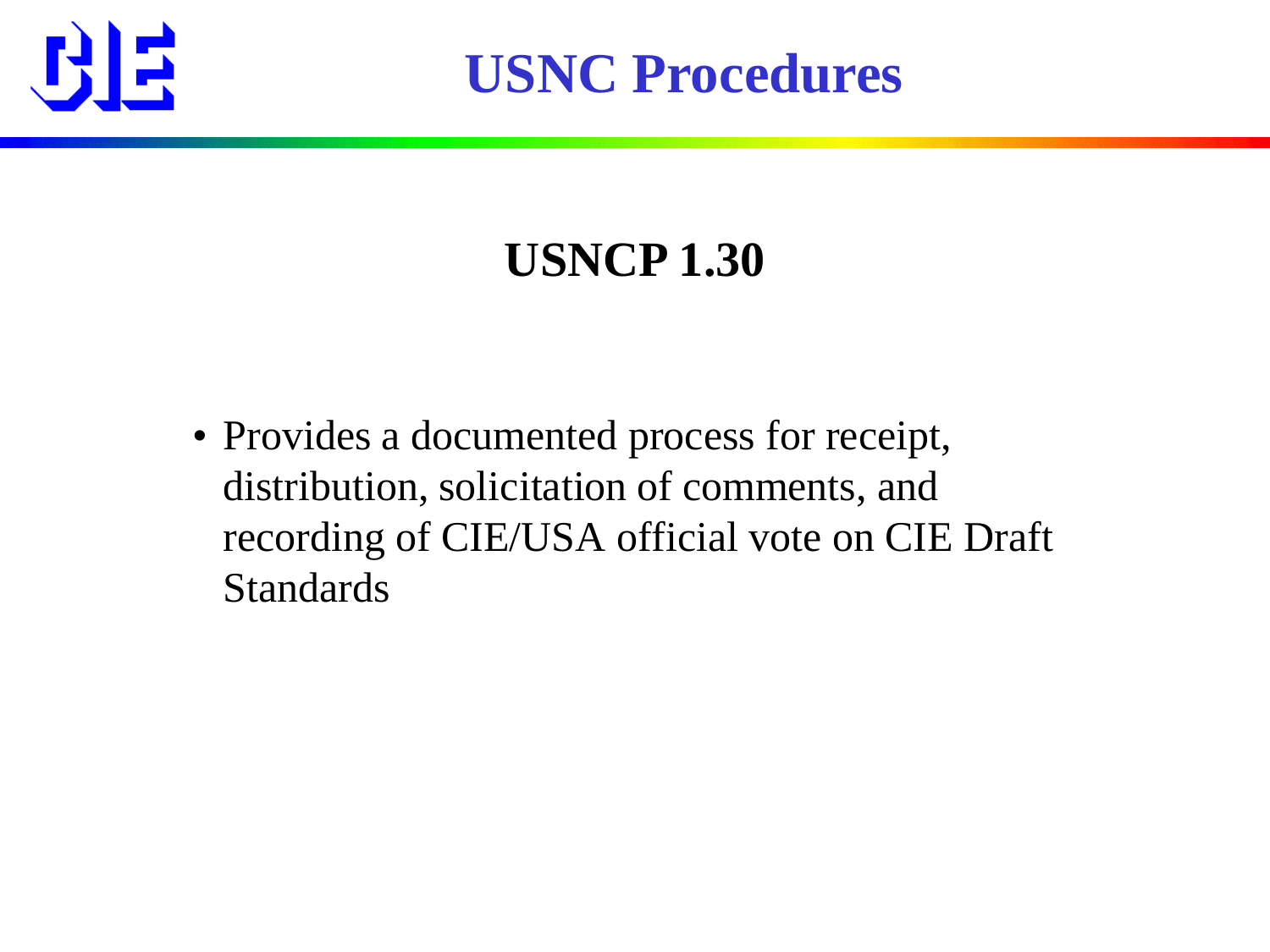

## **U.S. National Committee**

## **Recap**

- Provides the people that work on the CIE Technical Committees drafting new international recommendations and standards relating to illuminating engineering, radiometry photometry and colorimetry.
- Provides the means by which the interests of U.S. industry and government are transmitted to and represented within the CIE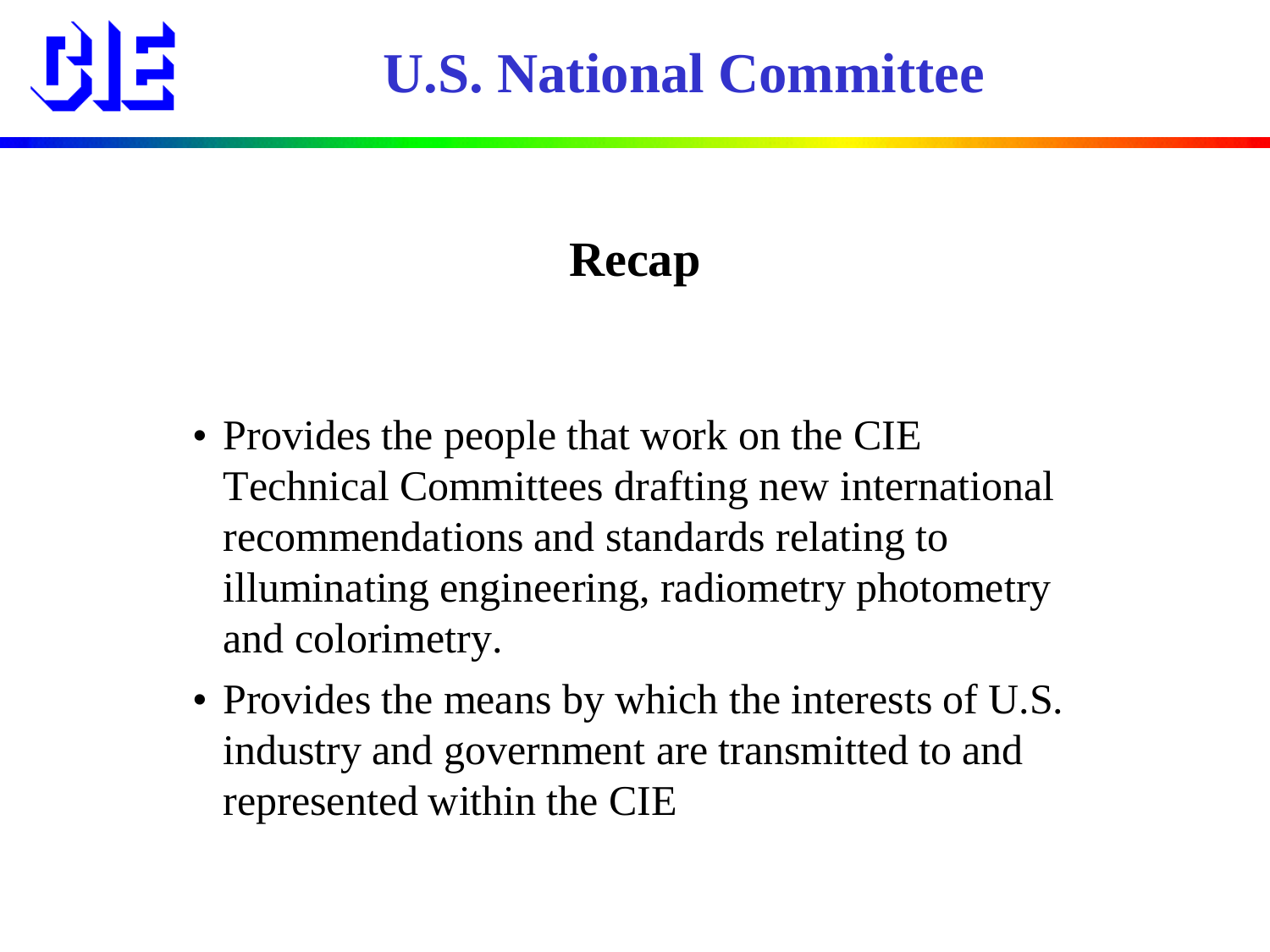

- **Benefits of Membership:**
	- Receive information on problems being addressed by Technical Committees
	- Better situated to participate in a Technical **Committee**
	- Active voice in decisions by CIE
		- Work items under Technical Committees
		- How standards are written
	- Notices of Expert Symposiums on a variety of topics
	- 50% savings on standards and publications